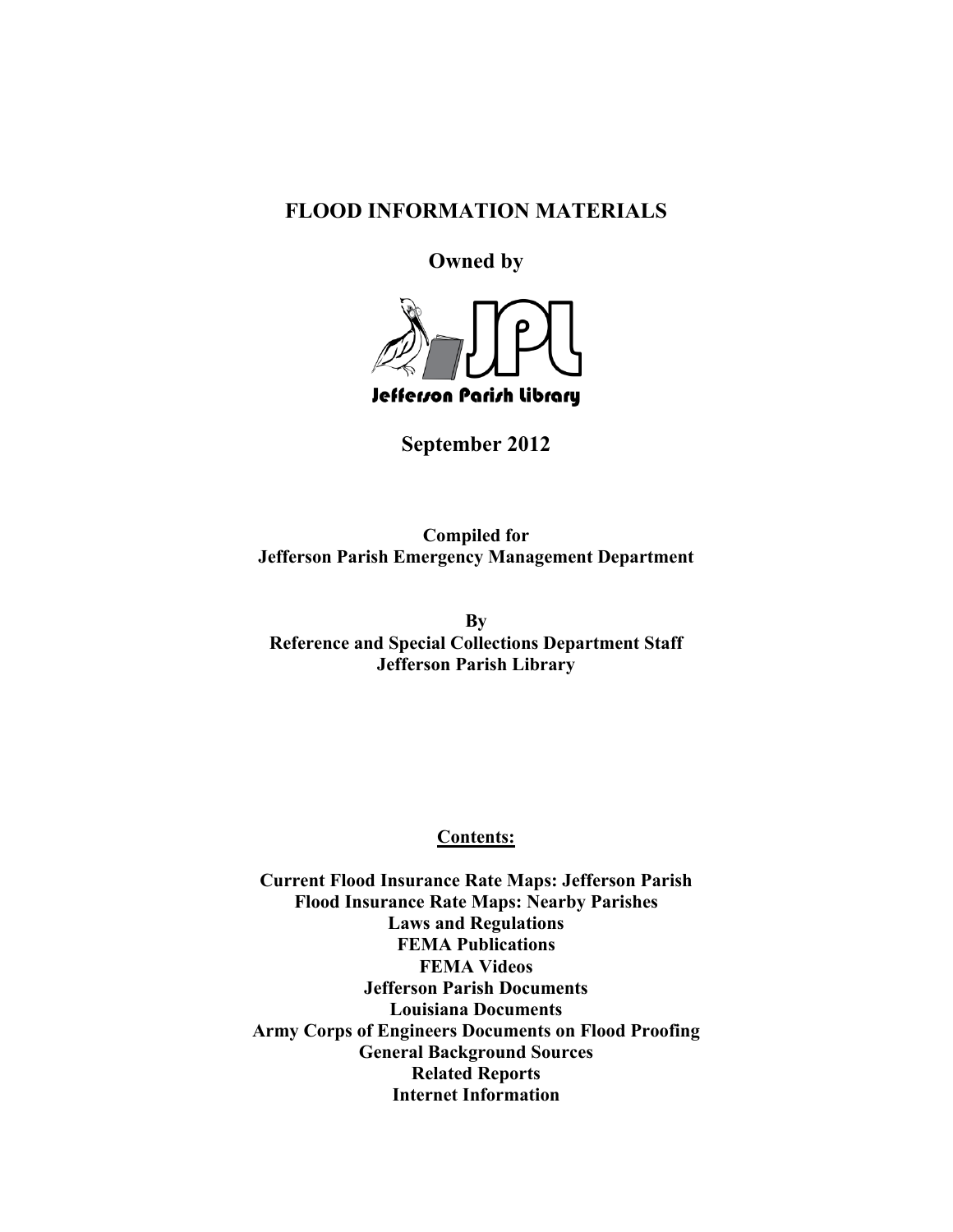# **FLOOD INFORMATION BIBLIOGRAPHY**

### **JEFFERSON PARISH LIBRARY MATERIALS**

#### **Current Flood Insurance Rate Maps: Jefferson Parish**

*R La. 351.8255 FLO*  Flood insurance rate map, Jefferson Parish, Louisiana, and incorporated areas [1995] [EBR, GRT, HAR, LOA, MET, NKL, ROS, WES]

*R La. 351.8255 FLO*  Flood insurance study: Jefferson Parish, Louisiana, unincorporated areas [1995] [EBR, GRT, NKL]

#### **Flood Insurance Rate Maps: Nearby Parishes**

*R La. 351.8255 FLO* Flood insurance rate map City of New Orleans and Orleans Parish, Louisiana. 1984. [EBR]

*R La. 351.8255 FLO* Flood insurance rate map Saint Charles Parish, Louisiana, unincorporated areas. 1995. [EBR]

*R La. 351.8255 FLO* Flood insurance rate map Saint Tammany Parish, Louisiana (unincorporated areas) 1991. [Map revised August 16, 1995.] [EBR]

#### **Laws and Regulations:**

*368.1222 NAT* National Flood Insurance Program revised through September 23, 1994. [EBR]

*368.1222 ONE* The 100-year base flood standard and the floodplain management Executive Order: a review. 1983- . [EBR]

*363.349 UNI* United States. Army. Corps of Engineers. Flood proofing regulations. 1995. [EBR, NKL, ROS]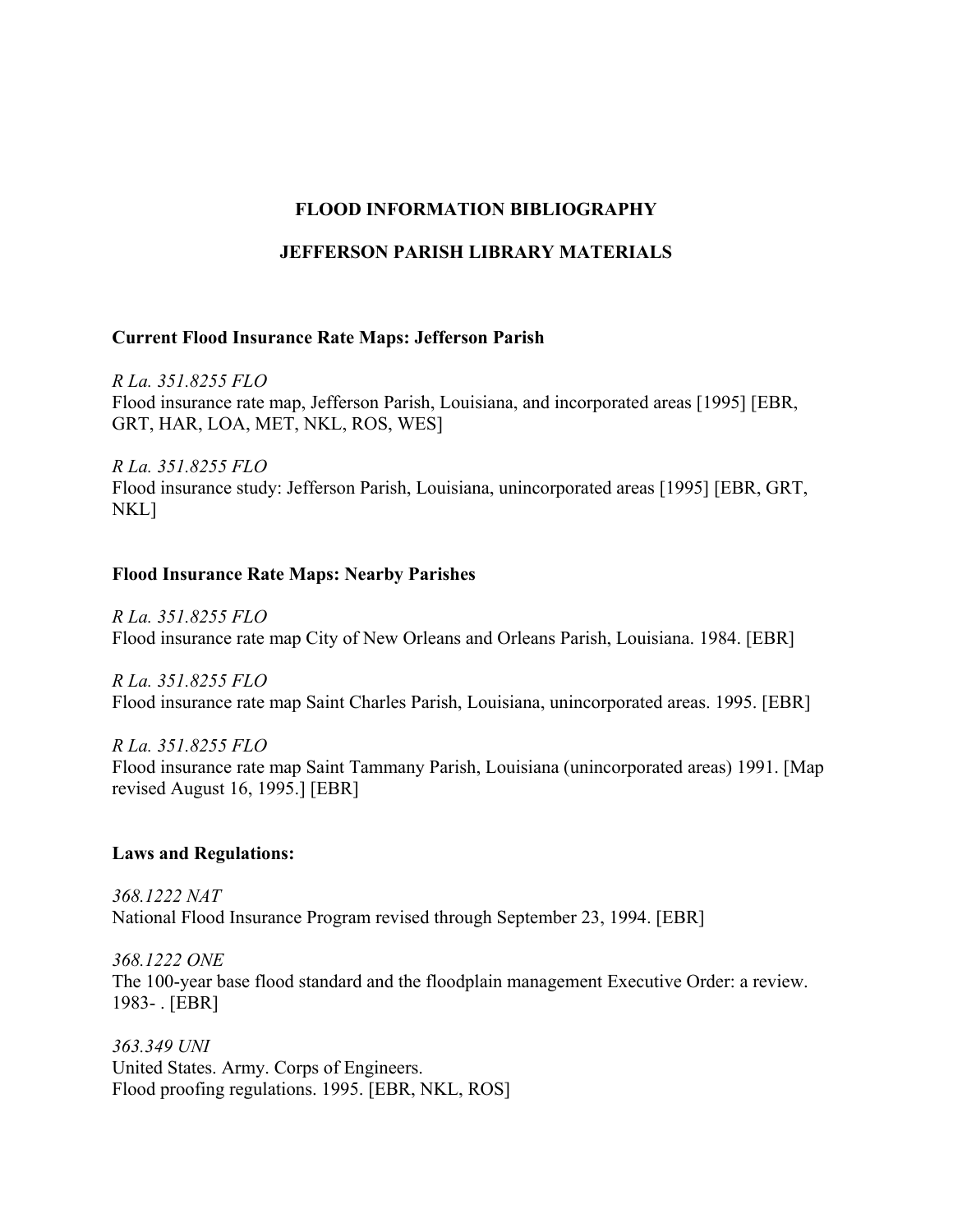### *[Laws, cont.]*

*368.1222 UNI* United States. Federal Emergency Management Agency. Code of federal regulations. 44CFR, Parts 59-78, revised as of October 1, 1998: National Flood Insurance Program regulations: NFIP [National Flood Insurance Program] rules. 1998 [EBR]

#### **FEMA Publications:**

*690.24 AME* American Red Cross. Repairing your flooded home. 1992. [FEMA 234] [EBR, MET, NKL, ROS]

*368.122 ANS* Answers to questions about substantially damaged buildings. 1991. [FEMA 213] [EBR, GIS, LAF, MET, NKL, ROS, WBR]

*351.82329 ASS* Association of State Floodplain Managers. Reducing losses in high risk flood hazard areas: a guidebook for local officials. 1985. [FEMA 116] [EBR, GIS, LAF, NKL, WBR]

R 363.349 COA v.1-3 Coastal construction manual. 2005 [FEMA 55] [EBR, GIS, WES]

*363.3493 COR* Corrosion protection for metal connectors in coastal areas for structures located in special flood hazard areas in accordance with the National Flood Insurance Program. 1996. [FEMA/FIA TB 8-96] [EBR, MET, NKL, ROS]

*351.82329 DES* Design guidelines for flood damage reduction. 1981. [FEMA 15] [EBR, HAR, LAF]

*693.892 ELE* Elevated residential structures. 1984. [FEMA 54] [EBR, GIS, GRT, LAF, ROS]

*363.3493 ELE* Elevator installation for buildings located in special flood hazard areas in accordance with the National Flood Insurance Program. 1993. [FIAI-TB-4] [EBR, MET, NKL, ROS, WBR]

R 338.1222 FLO Flood Insurance Manual. 2005 [FEMA 500] [EBR]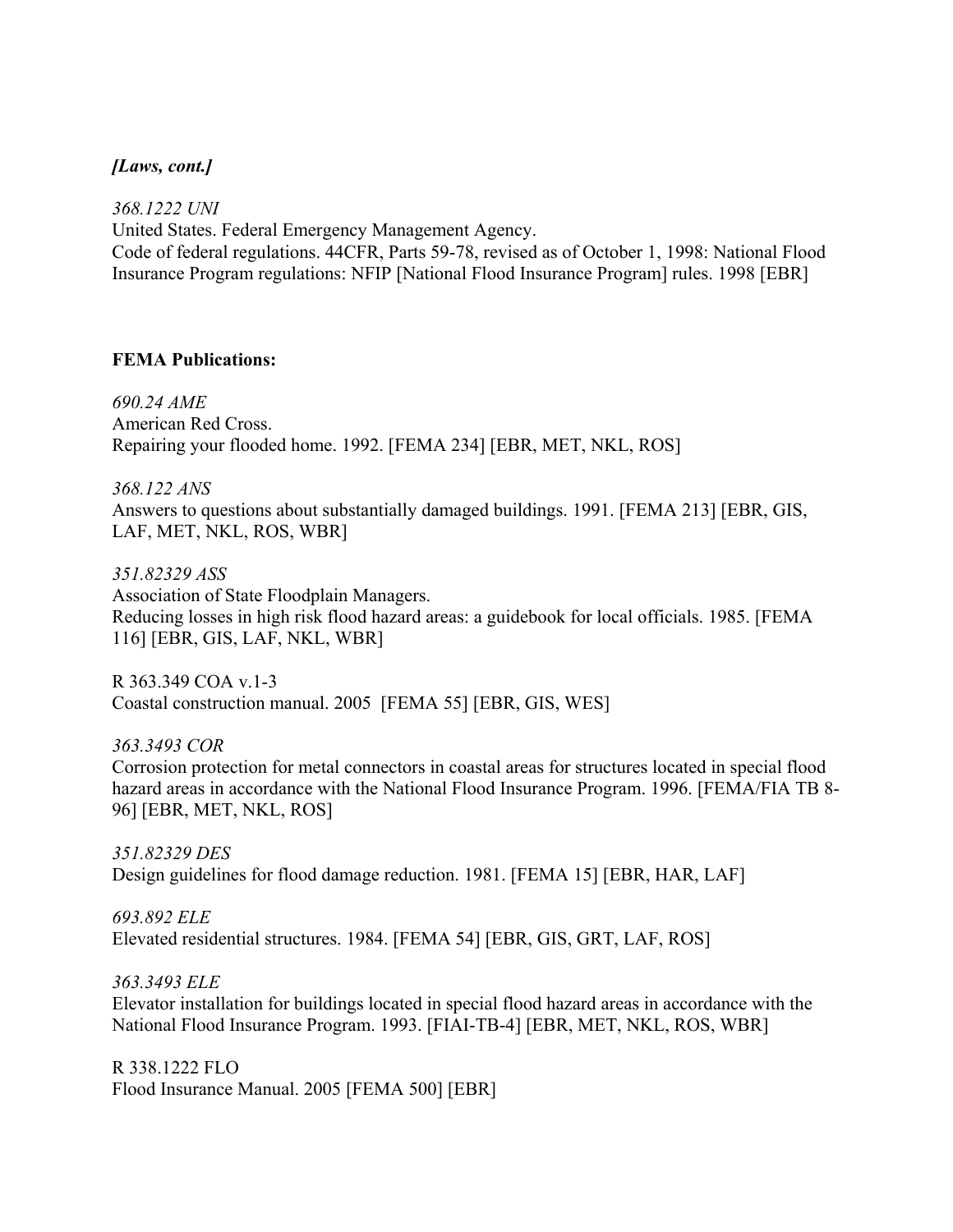### *[FEMA, cont.]*

### *363.3493 GUI*

Guide to flood maps: how to use a flood map to determine flood risk for a property: a guide for interested private citizens, property owners, community officials, lending institutions, and insurance agents. 1995. [FEMA 258] [EBR, HAR, NKL, ROS, TER]

### *363.3493 HOM*

Homeowner's guide to retrofitting: six ways to protect your house from flooding. 1998. [FEMA 312] [EBR, GIS, MET, NKL, ROS, WBR]

### *643.2 MAN*

Manufactured home installation in flood hazard areas. 1985. [FEMA 85] [EBR, GIS, MET, ROS]

### *363.3493 NON*

Non-residential flood proofing: requirements and certification for buildings located in special flood hazard areas in accordance with the National Flood Insurance Program. 1993. [FIA-TB-3] [EBR, MET, NKL, ROS, WBR]

### *351.82329 PRO*

Protecting floodplain resources: a guidebook for communities. 2<sup>nd</sup> ed. 1996. [EBR, GIS, LAF, NKL, ROS,]

### *363.3493 TEC*

Technical bulletin guide: user's guide to Technical Bulletins… 1993. [FIA-TB-0] [EBR, MET, NKL, ROS]

#### *368.122 UNI*

United States. Federal Emergency Management Agency. Managing floodplain development in approximate zone A areas: a new guide for obtaining and developing base (100-year) flood elevations. 1995. [FEMA 265] [EBR, GIS, NKL, ROS, WBR]

#### *346.73 UNI*

United States. Federal Emergency Management Agency. Mandatory purchase of flood insurance guidelines. 1989. [FEMA 186] [EBR, NKL, ROS]

#### *363.3493 UNI*

United States. Federal Emergency Management Agency. Mitigation Directorate. Design and construction guidance for breakaway walls below elevated coastal buildings: in accordance with the National Flood Insurance Program. 1999. [TB9-99] [EBR, MET, NKL]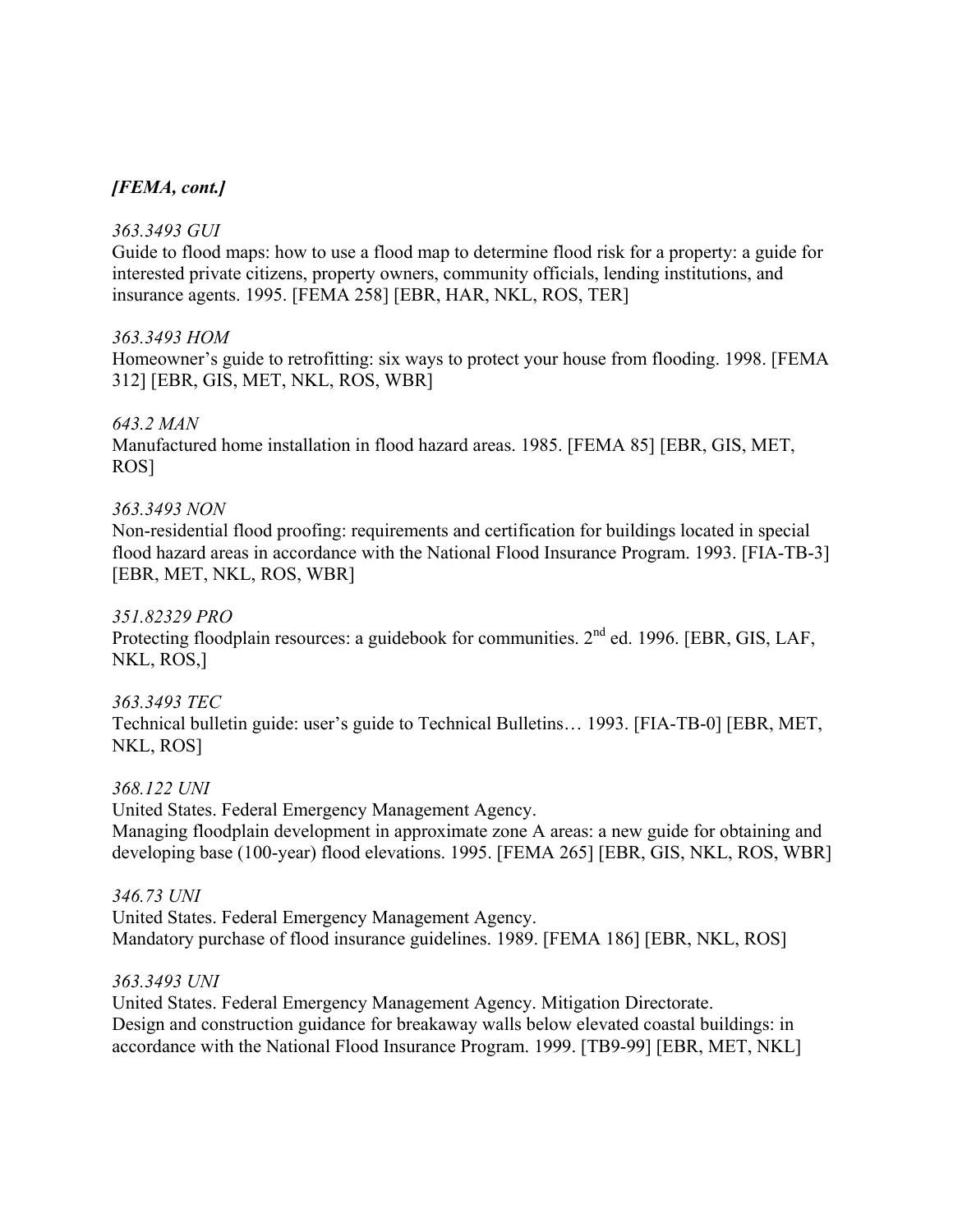# *[FEMA, cont.]*

### *363.3493 UNI*

United States. Federal Emergency Management Agency. Mitigation Directorate. Engineering principles and practices for retrofitting flood prone residential areas. 1995. Note: Includes disks for Coastal A-zone flood model, version 1.02 and Riverine flood model, version 1.02. [FEMA 259] [EBR, WBR]

### *351.82329 UNI*

United States. Interagency Task Force on Floodplain Management. A unified national program for floodplain management, 1994. [EBR, MET]

### *363.3493 WET*

Wet floodproofing requirements for structures located in special flood hazard areas in accordance with the National Flood Insurance Program. 1993. [FIA-TB 7-93] [EBR, MET, NKL, ROS, TER, WBR]

### **FEMA Videos:**

*AV VC 690 BES* Best build. III. Protecting a flood-prone home. 1987?. {EBR]

*AV VC 363.3492 FAM* Family disaster plan & disaster supplies kit. 1992? [EBR, LOA, TER]

### **Jefferson Parish Documents:**

*La. 363.3 LOU* Louisiana. Jefferson Parish. Emergency Management. Emergency operations plan for Jefferson Parish, Louisiana. 1998. [EBR, WBR]

#### **Louisiana Documents:**

### *La. Doc. Ag 30.4/4:2527*

Disaster information series

Individual titles: Snakes after a storm/flood; Removing debris; Rodents after a storm/flood; Safety after a disaster; Repairing the roof; Preliminary structural repairs; Food safety after power outage; Homeowners' insurance protection; Flood insurance and credit; Determining structural damage; Salvaging large electrical appliances. [All EBR only]

*La. Doc. PW 1.3:60*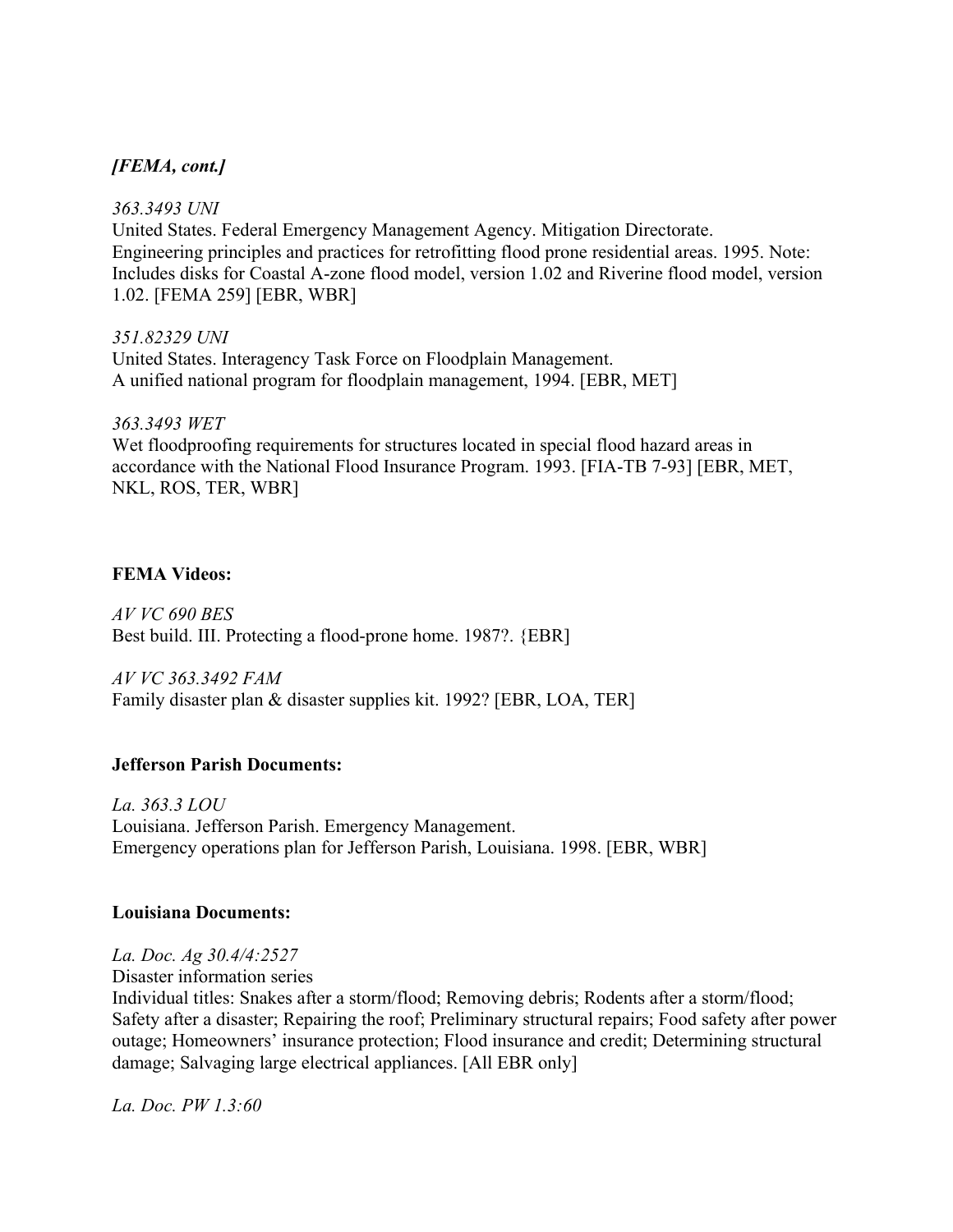Ensminger, Paul A. Floods in Louisiana, magnitude and frequency.  $5<sup>th</sup>$  ed. 1998. [EBR]

#### *[Louisiana Documents, cont.]*

*La. Doc. PWH 1.10:ES/1998* Wang, Menglou. Estimation of frequency based flood peaks for an ungauged watershed using field calibration. 1997. [EBR]

*La. Doc. Ag 30.4/4:2768* Louisiana. Louisiana State University. Agricultural Center. Dry flood proofing: making a building water-tight. 1999. [EBR]

*La. Doc. Ag 30.4/4:2769* Louisiana. Louisiana State University. Agricultural Center. Flood wraps and temporary shields: using plastic sheeting to keep flood water out. 1999. [EBR]

*La. Doc. Ag 30.4/4:2792* Louisiana State University. Agricultural Center. Floodproofing is like dressing for a rainy day. 1999? [EBR]

*La. Doc. Ag 30.4/4:2745* Louisiana. Louisiana State University. Agricultural Center. Floodwalls. 1999. [EBR]

*La. Doc. Ag 30.4/4:2770* Louisiana. Louisiana State University. Agricultural Center. Preventing back-flow: using valves, plugs, caps and seepage barriers in flood protection. 1999. [EBR]

*La. Doc. Ag 30.4/4:2636* Louisiana State University Agricultural Center. Cooperative Extension Service. Rising above the floods. 1996. [EBR]

*La. Doc. Ag 30.4/4:2715* South Louisiana guide to living with hurricanes. 1998. [EBR, WBR]

*La. Doc. Ag 30.4/4:2744* Louisiana. Louisiana State University. Agricultural Center. Using levees for flood protection. 1999. [EBR]

*La. Doc. Ag 30.4/4:2743* Louisiana. Louisiana State University. Agricultural Center. Using panels as closures in flood protection. 1999. [EBR]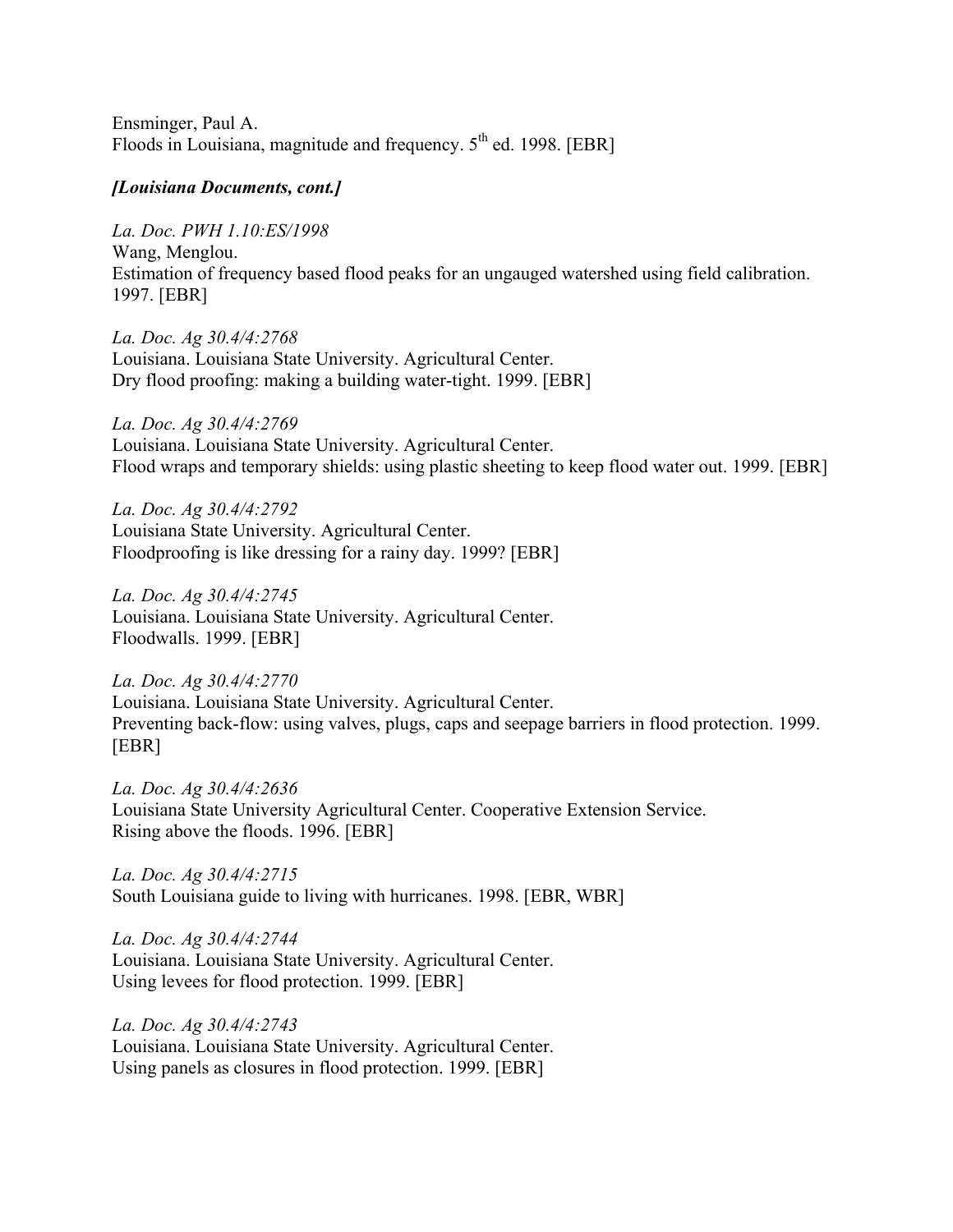### *[Louisiana Documents, cont.]*

*La. Doc. Ag 30.4/4:2767* Louisiana. Louisiana State University. Agricultural Center. Using pumps in flood protection. 1999. [EBR]

*La. Doc. Ag 30.4/4:2742* Louisiana. Louisiana State University. Agricultural Center. Using sandbags for flood protection. 1999. [EBR]

*La. Doc. Ag 30.4/4:2741* Louisiana. Louisiana State University. Agricultural Center. Using water-inflated barriers for flood protection. 1999. [EBR]

*La. Doc. Ag 30.4/4:2771* Louisiana. Louisiana State University. Agricultural Center. Wet floodproofing : reducing damage from floods. 1999. [EBR]

*La. Doc. Ag 30.4/4:2240* Louisiana State University Agricultural Center. Cooperative Extension Service. What to do before & after a flood. 1991. [EBR,WBR]

*La. Doc. PWH 1.7/10* Louisiana floodplain management factsheet. [Serial: EBR]

#### **U. S. Army Corps of Engineers Documents on Flood Proofing:**

*363.3493 FLO*  Flood proofing: how to evaluate your options. 1995. [EBR, NKL, ROS]

*363.3493 FLO* A Flood proofing success story along Dry Creek at Goodlettsville, Tennessee. 1995. [EBR, NKL]

*363.349 FLO* Flood proofing systems & techniques: examples of flood proofed structures in the United States. 1984. [EBR, NKL, ROS]

*363.3493 FLO* Flood proofing techniques, programs, and references. 2000. [EBR, NKL, ROS]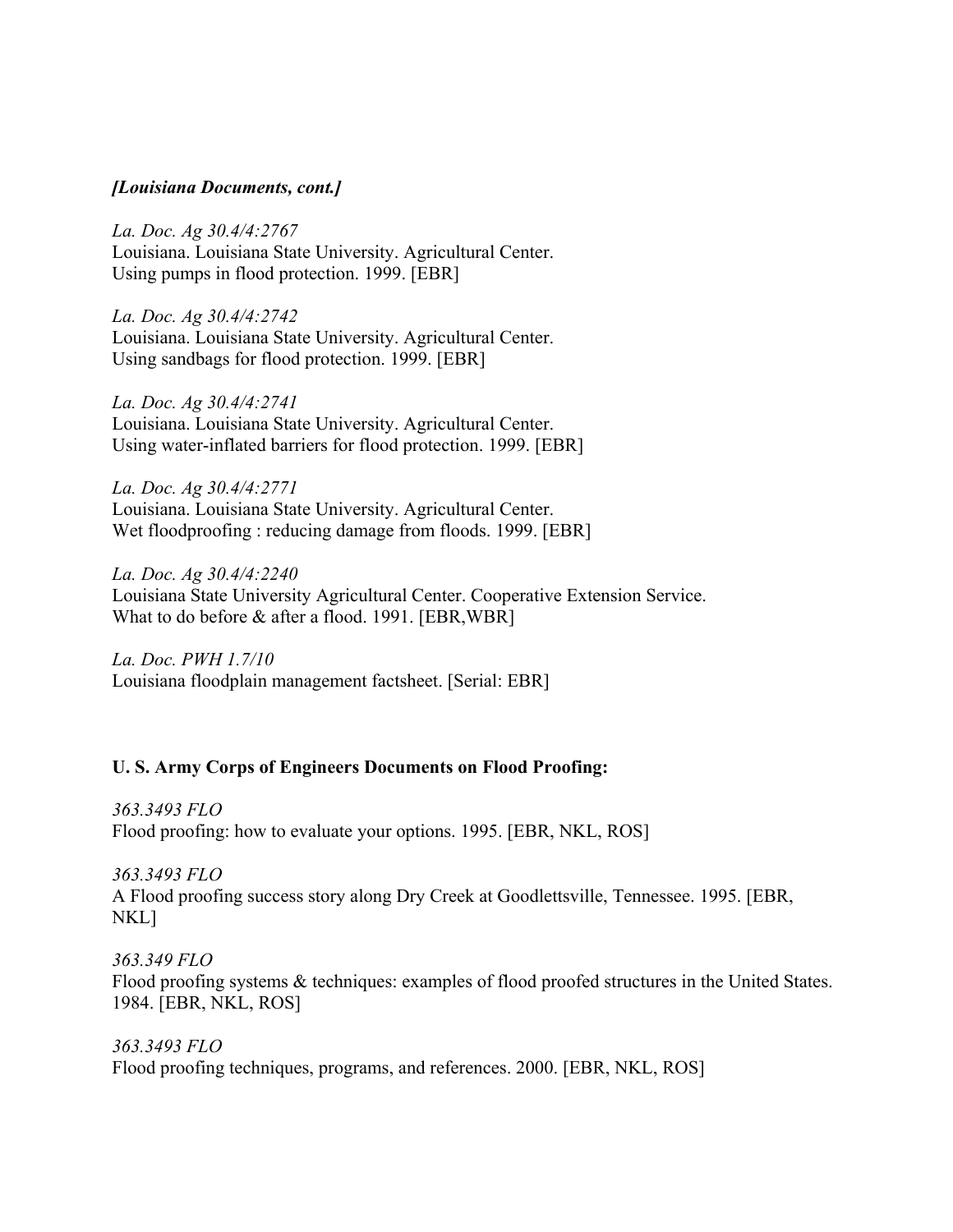*363.3493 IN* In the Tug Fork Valley: flood proofing technology. 1994. [EBR, NKL, ROS]

### *[Corps of engineers, cont.]*

*363.3493 LOC* Local flood proofing programs. 1994. [NK, ROS]

*363.3493 RAI* Raising and moving the slab-on-grade house with slab attached. 1995. [EBR, MET, NKL]

### **General Background Sources:**

*R 363.3493 MIL* Miller, E. Willard (Eugene Willard) Natural disasters – floods: a reference handbook. 2000. [ROS, WBR]

*368.1222 ALL* Alluvial fans: hazards and management. 1989. [EBR]

*La. 631.6 HAR* Harrison, Robert W. Alluvial empire. 1961- . [WBR]

*363.3493 BOO*  Booker Associates. Floodproofing non-residential structures. 1986. [EBR, GIS, GRT, NKL, ROS]

*693.892 GIL* Gilmer, Maureen. Living on flood plains and wetlands: a homeowner's high-water handbook. 1995. [EBR]

*La. 627.4 SUM* Sumrall, Clinton L. Prudent construction in the flood plain. 1972. [WBR]

*GEN. La. MAP 911.763 McC* McCulloh, Richard P. Recent geologic flood-plain deposits of Louisiana. 1983. [EBR]

*R La. 912.16274 UNI* United States. Mississippi River Commission. Flood control and navigation maps of the Mississippi River: Cairo, Illinois, to the Gulf of Mexico.  $49^{th}$  ed. 1981. [WBR] [EBR has  $40^{th}$  ed., 1972.]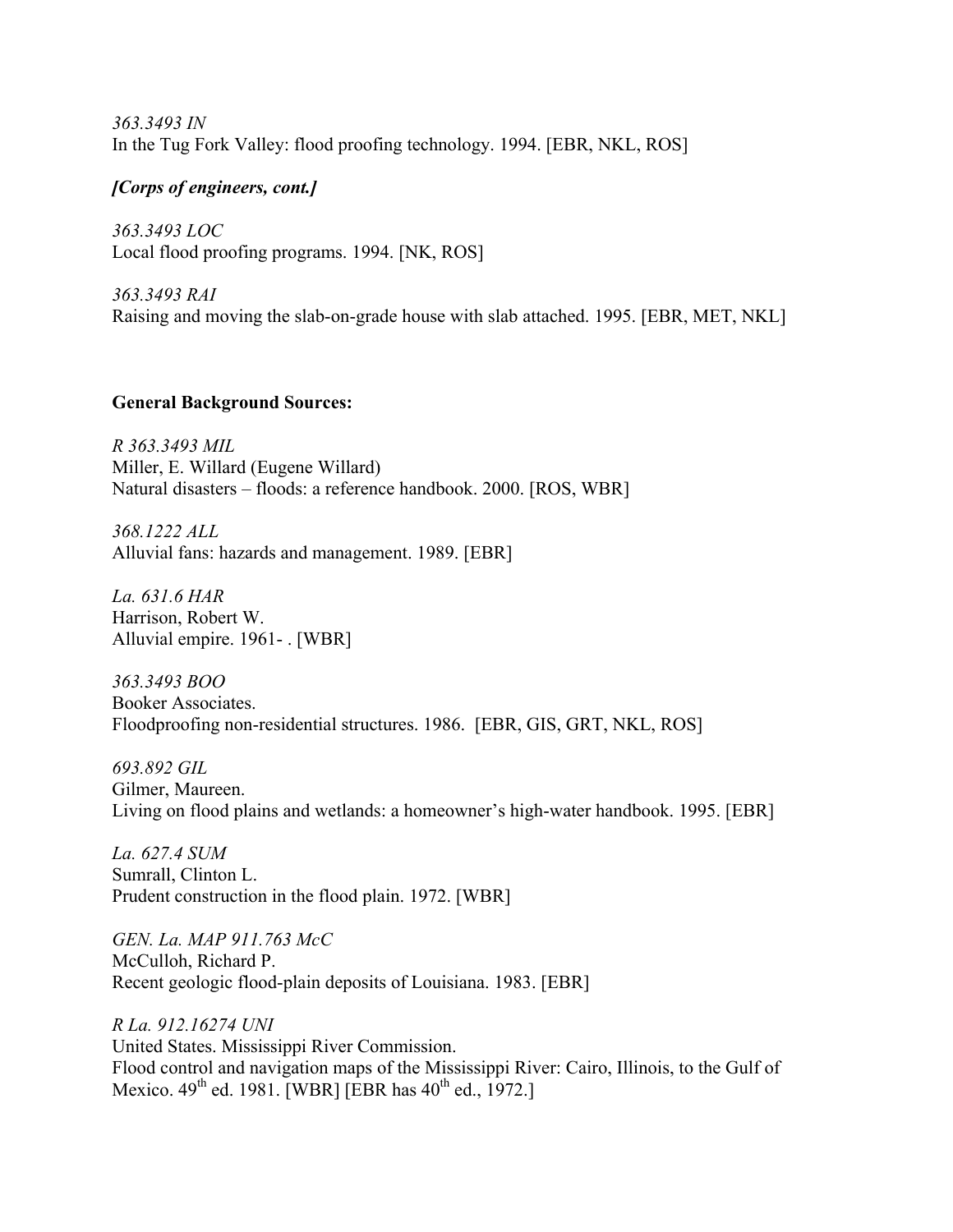### *[General sources, cont.]*

*333.91716 NAT* Natural Research Council (U.S.). Committee on Coastal Erosion Zone Management. Managing coastal erosion. 1990. [EBR]

*363.349 WRI* Wright, James M. Addressing your community's flood problems: a guide for elected officials. 1996. [EBR, ROS, WBR]

#### **Related Reports:**

*R La. 351.8255 FLO*  Flood hazard boundary map flood insurance rate map, Jefferson Parish, Louisiana, (unincorporated areas) [1983] [EBR]

*La. 350.8232 UNI* United States. Army. Corps of Engineers. New Orleans District. Flood of '73: post-flood report. 1974. [EBR]

*La. 350.8232 GUL* Gulf South Research Institute. Flood of '73, post-flood report: fish and wild life supplement. 1973. [EBR]

*La. 350.8232 UNI* United States. Army. Corps of Engineers. New Orleans, Louisiana District. Flood of '74: post-flood report. 1975. [EBR]

*La. 350.8232 UNI* United States. Army. Corps of Engineers. New Orleans District. Flood of '75: post-flood report. 1976. [EBR]

*R La. 551.47022 LOV* Lovelace, John K. Storm-tide elevations produced by Hurricane Andrew along the Louisiana coast, August 25-27, 1992. 1994. [EBR]

*La. 627.4 FIS* Fisher School Basin, Jean Lafitte, Louisiana: feasibility report. 1998. [EBR]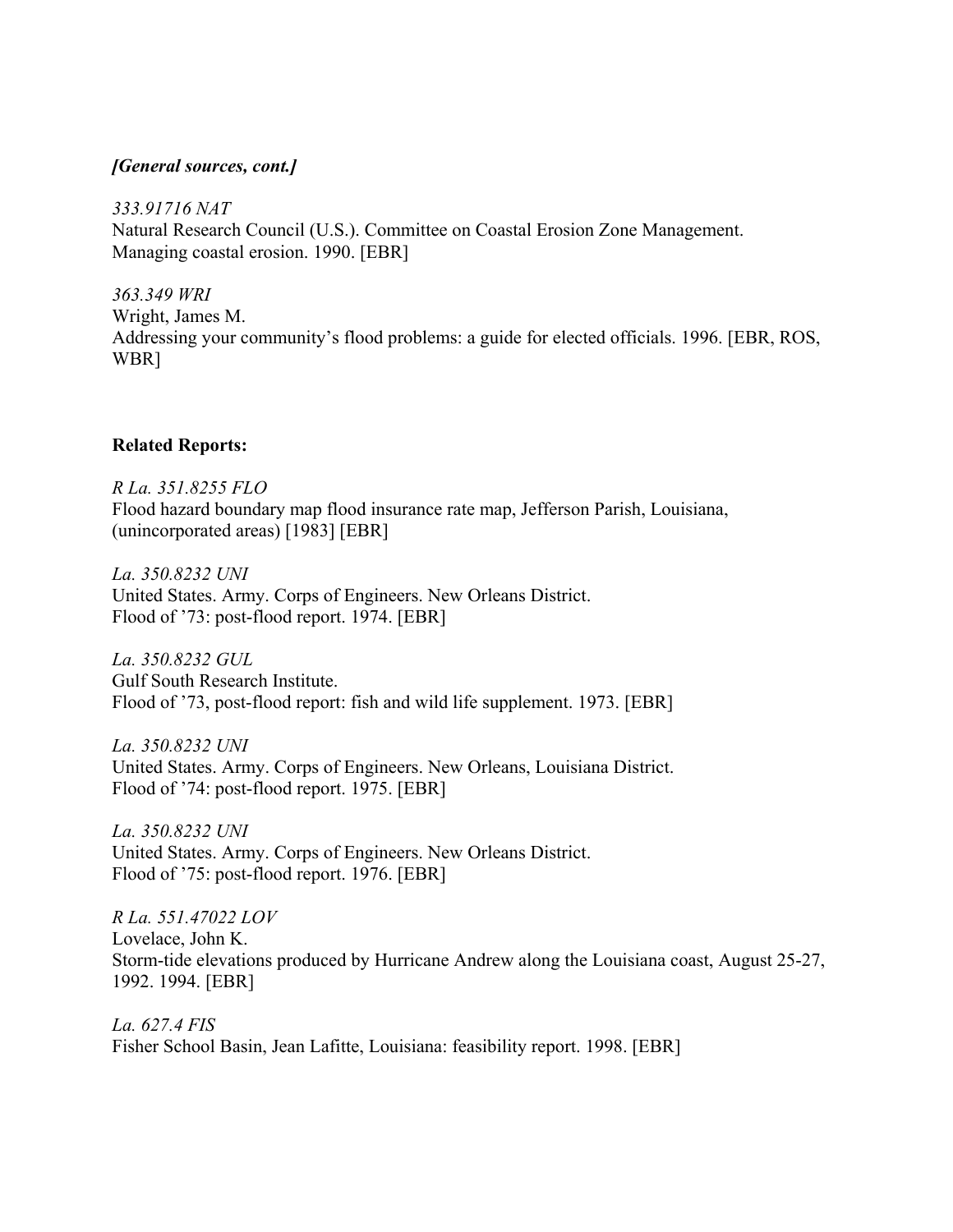### *[Reports, cont.]*

### *La. 351.754 UNI*

United States. Army. Corps of Engineers. New Orleans District. Final environmental statement: Lake Pontchartrain, Louisiana, and vicinity hurricane protection project. 1974. [EBR]

### *La. 351.754 UNI*

United States. Army. Corps of Engineers. New Orleans District. Lake Pontchartrain, Louisiana and vicinity hurricane protection project: reevaluation study. 1983. [EBR]

### *La. 351.754 UNI*

United States. Army. Corps of Engineers. New Orleans District. Lake Pontchartrain, Louisiana and vicinity hurricane protection project. 1984. [EBR]

# *La. 351.754 LAK*

Lake Pontchartrain, Louisiana, and vicinity, hurricane protection project: mitigation study. 1988. [EBR]

### *La. 363.7 UNI*

United States. Army. Corps of Engineers. New Orleans District. Lake Pontchartrain, Louisiana and vicinity Hurricane Protection Project: final Supplement II to the Environmental Impact Statement. 1994. [EBR]

### *La. 363.349 UNI*

United States. Army. Corps of Engineers. New Orleans District. Specifications for Lake Pontchartrain Louisiana and vicinity High level plan, Jefferson Parish, Lakefront levee: (B/L station 3+60 to B/L station 115+70 first lift. 1989. [EBR]

### *La. 351.754 UNI*

United States. Army. Corps of Engineers. New Orleans District. West Bank of the Mississippi River in the vicinity of New Orleans, La.: draft, feasibility report and environmental impact statement. 1986. [EBR, WBR]

### *La. 351.754 UNI*

United States. Army. Corps of Engineers. New Orleans District. West Bank of the Mississippi River in the vicinity of New Orleans, La.: draft, feasibility report and draft environmental impact statement. 1994. [EBR, WBR]

#### *La. 363.7 UNI*

United States. Army. Corps of Engineers. New Orleans District.